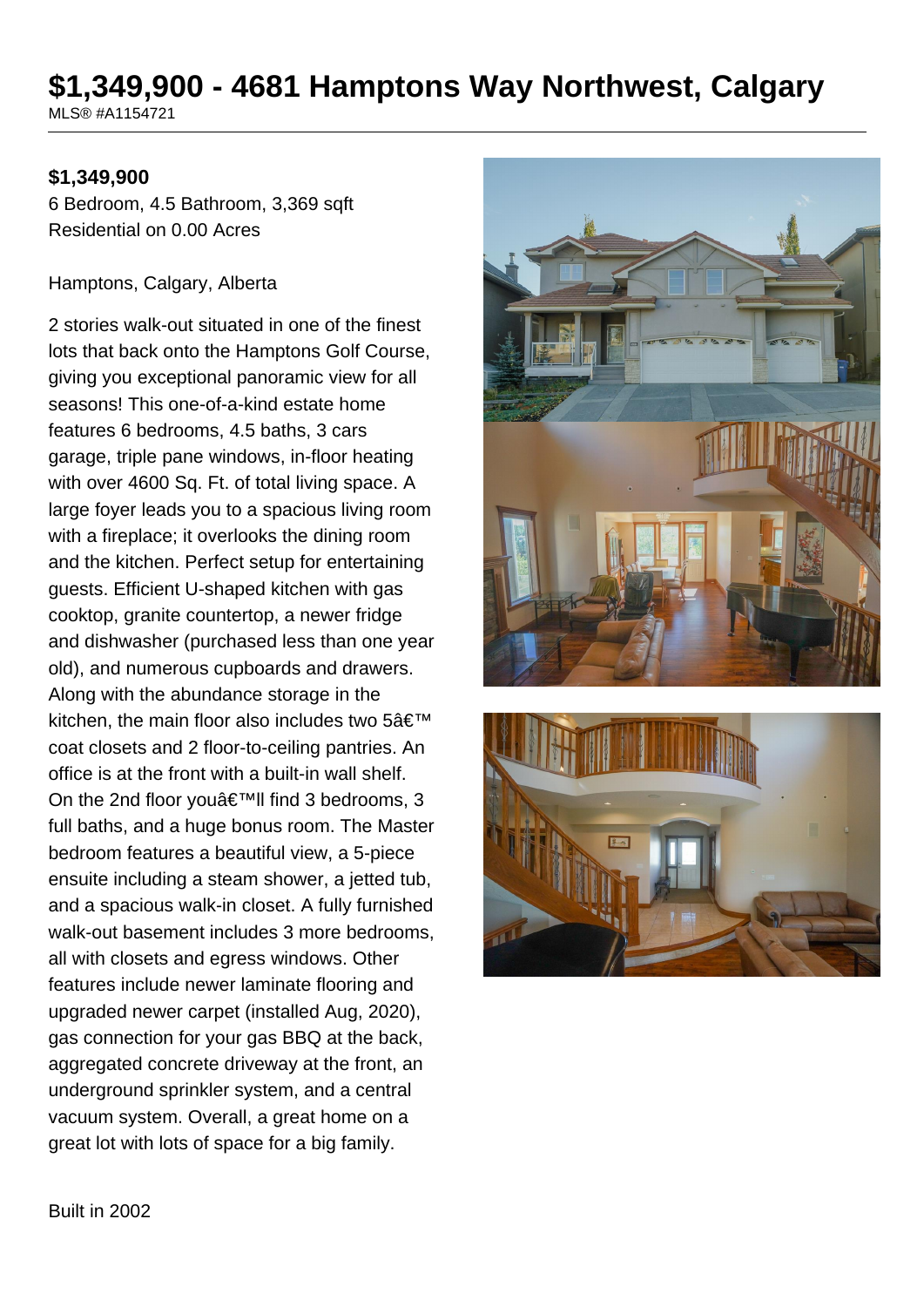## **Essential Information**

| $MLS@$ #              | A1154721    |
|-----------------------|-------------|
| Price                 | \$1,349,900 |
| Bedrooms              | 6           |
| Bathrooms             | 4.5         |
| <b>Full Baths</b>     | 4           |
| Half Baths            | 1           |
| <b>Square Footage</b> | 3,369       |
| Lot SQFT              | 6,340       |
| <b>Year Built</b>     | 2002        |
| <b>Type</b>           | Residential |
| Sub-Type              | Detached    |
| <b>Style</b>          | 2 Storey    |
| Status                | Active      |

# **Community Information**

| Address            | 4681 Hamptons Way Northwest |
|--------------------|-----------------------------|
| Subdivision        | <b>Hamptons</b>             |
| City               | Calgary                     |
| Province           | Alberta                     |
| <b>Postal Code</b> | <b>T3A 6N6</b>              |

## **Amenities**

| Amenities             | <b>None</b>                       |
|-----------------------|-----------------------------------|
| <b>Parking Spaces</b> | 3                                 |
| Parking               | Triple Garage Attached, Aggregate |
| # of Garages          | 3                                 |

# **Interior**

| Goods Included | Chandelier, Closet Organizers, Double Vanity, Granite Counters, High<br>Ceilings, Kitchen Island, No Smoking Home, Open Floorplan, Pantry,<br>Separate Entrance, Skylight(s), Walk-In Closet(s), Bookcases, Central<br>Vacuum, French Door, Jetted Tub, Storage, Wet Bar |
|----------------|--------------------------------------------------------------------------------------------------------------------------------------------------------------------------------------------------------------------------------------------------------------------------|
| Appliances     | Dishwasher, Gas Cooktop, Microwave, Refrigerator, Washer/Dryer,<br>Window Coverings, Oven-Built-In, Freezer                                                                                                                                                              |
| Heating        | Natural Gas, In Floor                                                                                                                                                                                                                                                    |
| Cooling        | Other                                                                                                                                                                                                                                                                    |
| Has Basement   | Yes                                                                                                                                                                                                                                                                      |
| Fireplace      | <b>Yes</b>                                                                                                                                                                                                                                                               |